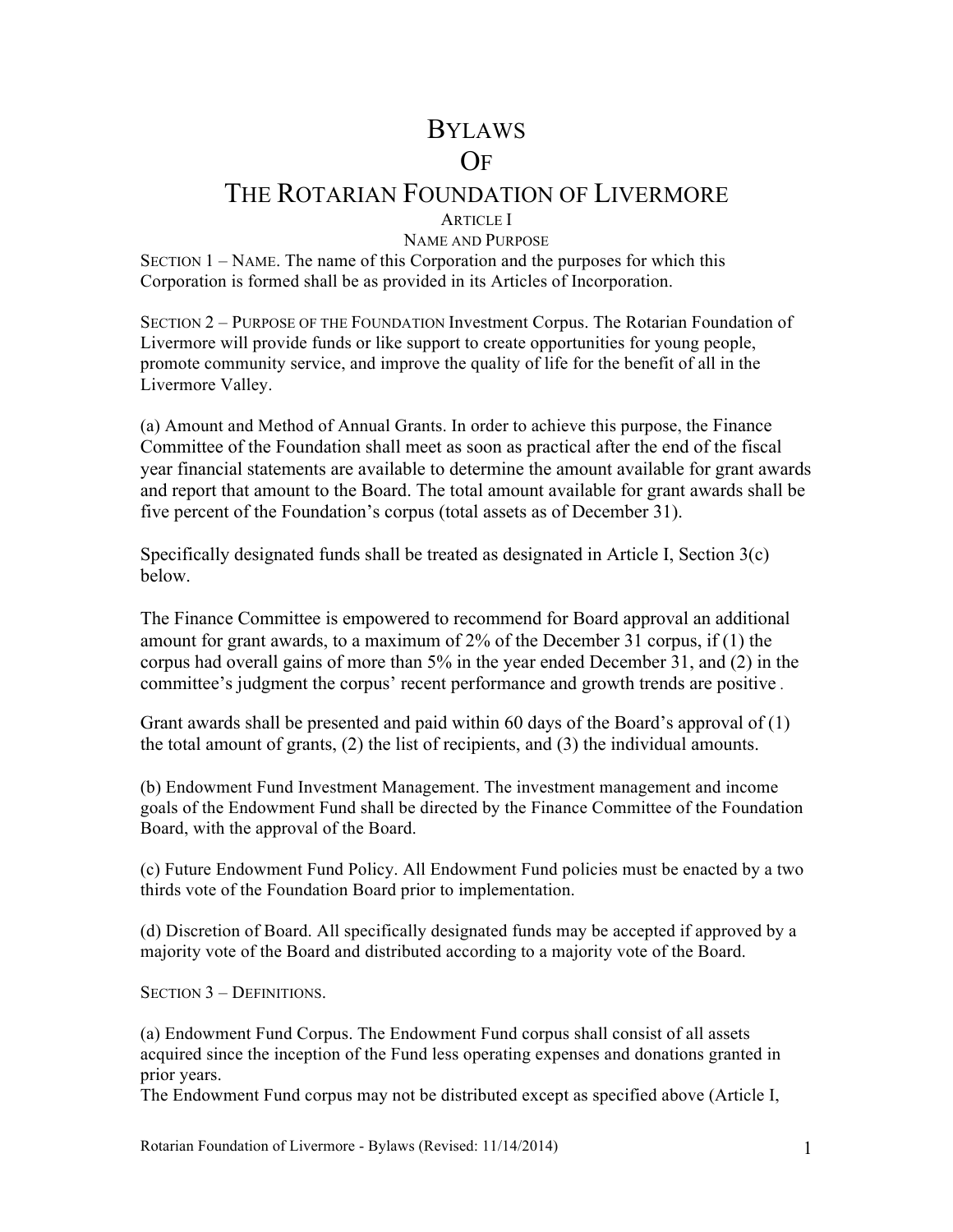Section 2(a) or unless approved by a two-thirds majority of all voting Directors of the Board of Directors.

(b) Investment Income. Investment income shall be defined as that income derived through interest and dividends generated by assets of the fund. Investment income shall include income derived by capital gains from the sale of Endowment Fund investments.

(c) Specifically Designated Funds. Specifically designated funds are those funds donated with a specific donation objective falling within the objective of the Rotarian Foundation of Livermore. Investment income generated by such funds shall be considered an integral part of the specific donation and shall attach to those funds for donation purposes.

(d) Financial Officer. A Financial Officer shall be appointed by the Board to advise the Board on financial and investment management. The minimum qualifications for the Financial Officer shall be specified by the Board and shall include, but not be limited to, five years of investment experience, a clean U4 and a Series 7 license (general securities license). The appointment will be for a two-year term, with no limits on reappointment to successive terms. If the Financial Officer is a Board member, that person will retain all the rights of a Board member. If the Financial Officer is not a Board member, that person will serve solely as an advisor to the Board. The provisions of Article VI, Sections 2, 3 and 4 shall apply to the Financial Officer.

## ARTICLE II

#### **MEMBERSHIP**

SECTION 1 – QUALIFICATIONS. There shall be two members of the Corporation: (1) the Rotary Club of Livermore and (2) the Rotary Club of Livermore Valley, both California nonprofit public benefit corporations (hereafter referred to as "Clubs").

SECTION 2 – NO TRANSFER OF MEMBERSHIP. The Clubs shall have no rights to transfer their membership or any rights arising there from, and any purported transfer of the same shall be null and void.

SECTION 3 – EXERCISE OF MEMBERSHIP RIGHTS. The Clubs shall exercise their membership rights in the Corporation through their respective Boards of Directors, except as otherwise may be provided in these Bylaws or in the Articles of Incorporation or Bylaws of the Clubs. The Boards of Directors for the Clubs may, by resolution, authorize one or more of the Officers of the Club to exercise their vote on any matter to come before the Corporation.

SECTION 4 – ANNUAL MEETING. The annual meeting of the membership of this Corporation shall be held at the Installation Ceremony to be held each year in or about the month of May or at such time and place as may be designated by the Clubs.

SECTION 5 – SPECIAL MEETING. Special meetings of the membership of this Corporation for any purpose or purposes shall be called by the Secretary upon the request of the President of the Board, the Board of Directors, or the Clubs. Upon request in writing to the Secretary by any person, other than the Board, entitled to call a special meeting of the membership of this Corporation, notice, in accordance with Section 6 of this Article, shall be given to the members that a meeting will be held at a time and place fixed by the Board of Directors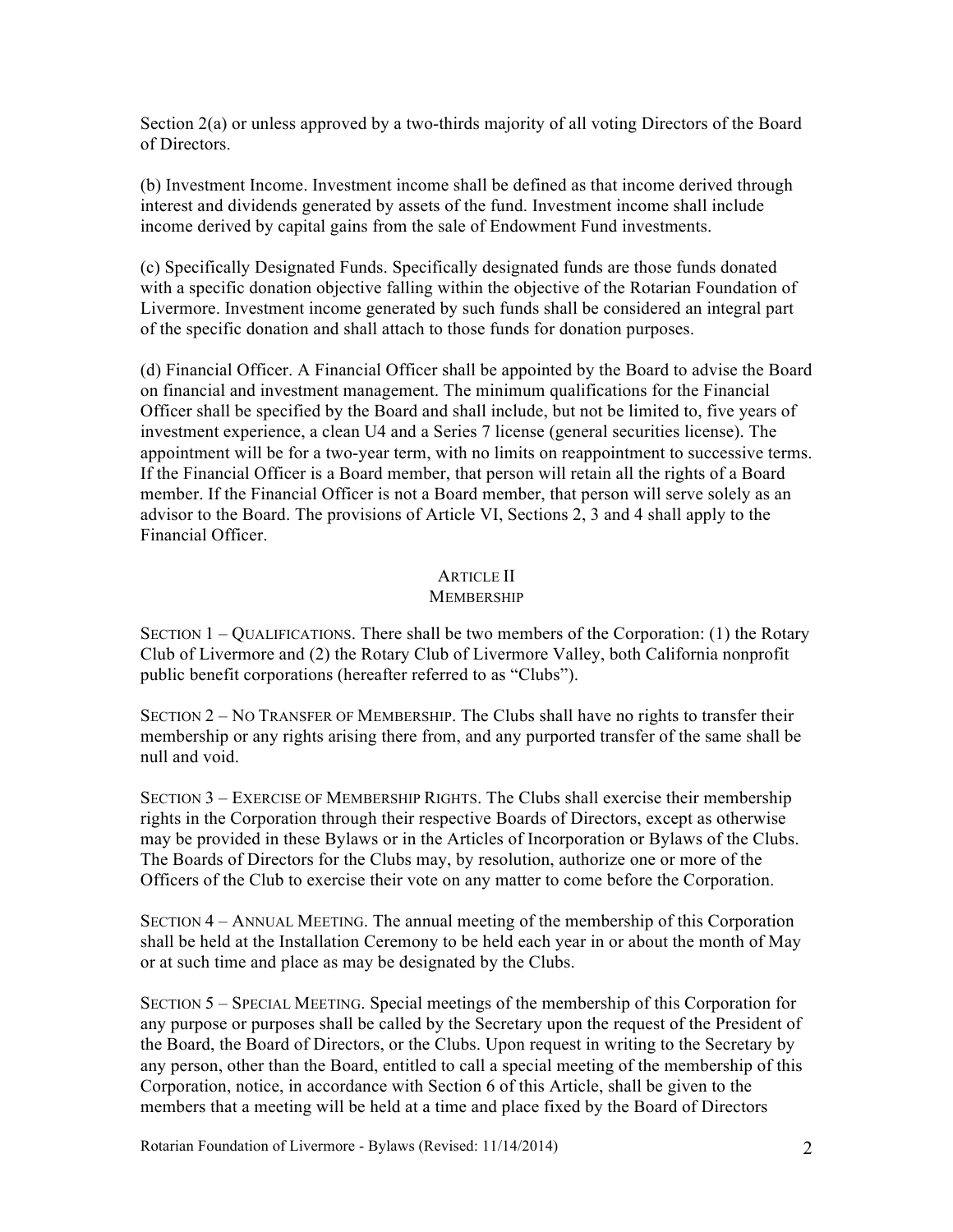which shall be not less than thirty-five (35) nor more than ninety (90) days after receipt of the request.

SECTION 6 – NOTICE OF MEETINGS. Written notice of a time and place for an annual or special meeting shall be delivered personally to the Clubs or sent by first-class mail to the address of the Clubs as it appears on the Corporation's records, or if no address is given, at the place where the principal office of the Club is located, not less than ten (10) nor more than ninety (90) days before the date of the meeting. Such notice shall state the purpose or purposes for which any such meeting is called. The notice of any meeting at which the Directors are to be elected shall include the names of all those who are nominees at the time the notice is delivered or mailed.

SECTION 7 – ACTION WITHOUT MEETING. Any action which may be taken at any annual or special meeting of the membership of this Corporation may be taken without a meeting if a consent in writing, setting forth the action so taken, shall be signed by an officer of the Clubs or by all the Clubs entitled to vote with respect to the subject matter or actions should this Corporation at that time have more than two Clubs as members.

SECTION 8 – OTHER POWERS. In addition to all the powers conferred upon the members of nonprofit public benefit corporations by the California Nonprofit Public Benefit Corporation law, the Clubs shall have the power to approve the annual statement of goals and objectives of the Corporation as proved in Article VI, Section 7 hereof.

## ARTICLE III

## BOARD OF DIRECTORS

SECTION 1 – RESPONSIBILITY. Except as otherwise provided by the Articles of Incorporation or these Bylaws, the management of the affairs of this Corporation shall be vested in the Board of Directors.

SECTION  $2$  – NUMBER. The Board shall consist of not less than nine (9) nor more than twentyone (21) Directors as established by the incorporators of the Board, but shall include in any event as exofficio Directors with the power to vote, the Presidents of the two Clubs. In the event that a Club President is already a sitting Director, the President–Elect of that Club shall be made an ex-officio Director with the power to vote. Ex-officio Directors shall serve by reason of their official capacity and the resignation or removal of such person from office shall automatically terminate their membership on the Board. The exact number of Directors, with the above limits, shall be fixed by resolution of the Board.

SECTION 3 – QUALIFICATIONS AND ELECTION. Directors (other than the ex-officio Directors specified above) shall be elected by the members of their respective Clubs. The Nominating Committee shall recommend to the members of each Club, candidates from their Club for election to the Board of Directors; however, nothing contained in these Bylaws shall be construed to limit the persons whom the members of either Club may elect to the Board to only those persons whom the nominating Committee may so recommend. The Nominating Committee shall provide its recommendations to the respective Clubs no later than May 1. Thereafter, each Club shall vote on their respective candidates by whatever means they so choose. Newly appointed Directors will be

presented jointly to both Clubs at the Annual Rotarian Foundation of Livermore Installation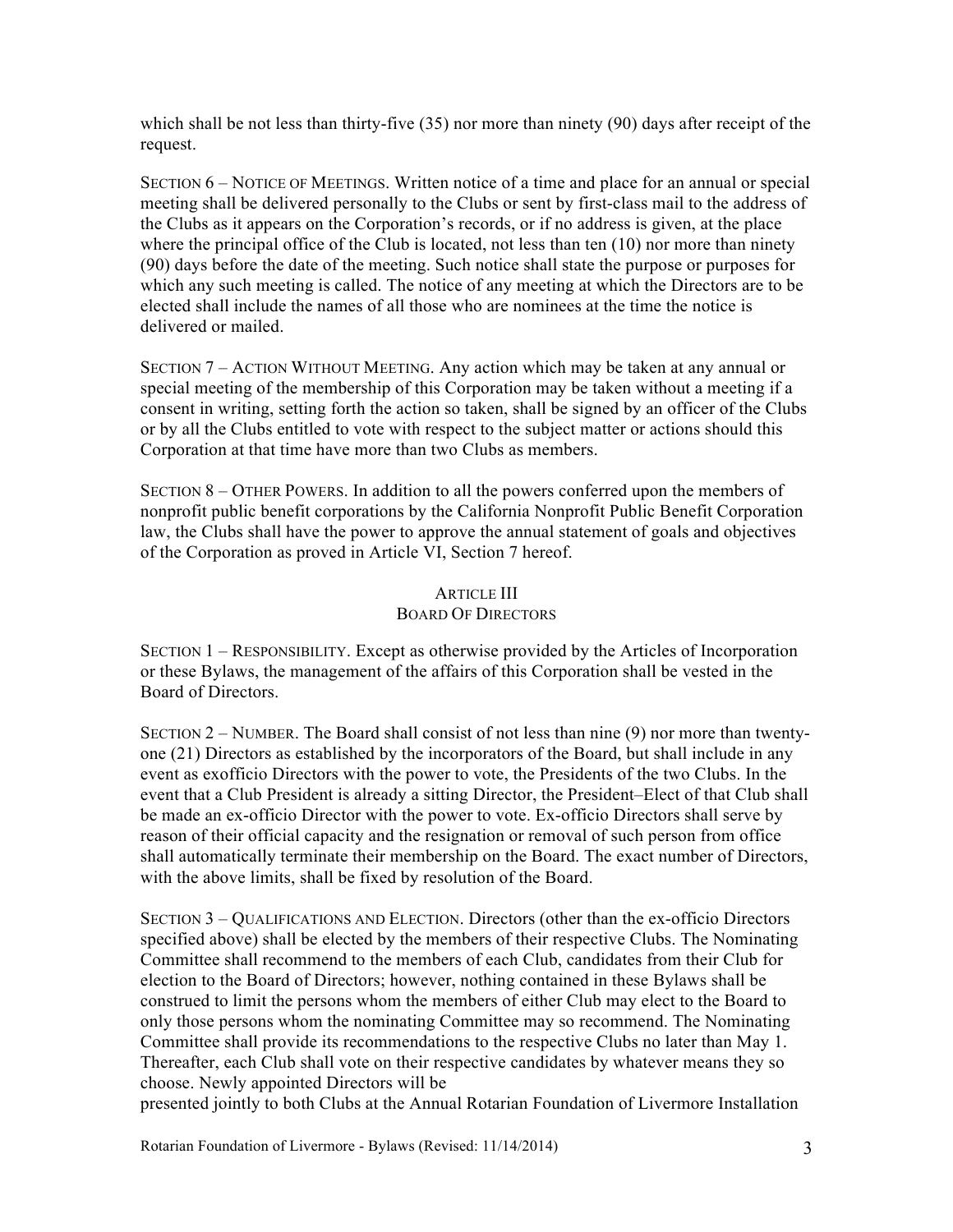and Award Ceremony to be held each year in or about the Month of May.

(a) At least three Directors of the Board shall be from the Rotary Club of Livermore and at least three Directors from the Rotary Club of Livermore Valley with at least three additional Directors at large, one of whom may be a non-Rotarian. The President of each Club shall be an ex-officio member. Directors shall be selected for the ability to participate effectively in fulfilling the Board of Directors' responsibilities.

SECTION 4 – TERM. Directors shall serve a three-year term beginning on July 1 following their election and until their respective successors shall have been duly elected and qualified. Directors may not serve more than two (2) consecutive terms, except that if a Director serves as President of the Board during his or her last year of their second term they may remain on the Board as Past President for one (1) additional year.

(a) In order to provide continuity to the Board, it is the stated goal that approximately onethird of the Directors' terms shall expire each year.

SECTION 5 – REMOVAL. Except for ex-officio Directors, the Corporation Members may remove any Director with or without cause, and the Board may remove any Director when the Board finds, in its sole discretion, that such Director failed to attend three (3) consecutive meetings of the Board without good cause.

SECTION 6 – VACANCIES. A vacancy on the Board due to death, resignation or removal by the Board shall be filled by the Board, even though less than a quorum, and a vacancy on the Board due to removal by the Clubs shall be filled by the members of the Club. In filling vacancies, the Board or the Clubs, as the case may be, shall consider any recommendation made by the Nominating Committee but shall not be limited to such recommendations. A Director appointed or elected to fill any vacancy shall be appointed or elected in accordance with the qualification provisions in Section 3 of this Article and shall be appointed or elected for the unexpired term of his or her predecessor in office.

SECTION 7 – VOTING RIGHTS. Each Board member shall be entitled to one (1) vote on all matters before the Board. There shall be no voting by proxy.

SECTION 8 – ORGANIZATION MEETING. The organization meeting of the Board shall be held within sixty (60) days prior to the annual Installation Ceremony, at such day, hour, and place as may be designated by the Board. The Board shall meet for the purpose of electing officers, organizing the Board and its Executive Committee and transacting such other business as may come before the meeting.

SECTION 9 – REGULAR MEETINGS. Regular meetings of the Board shall be held regularly at such frequency, time and place as the Board shall from time to time determine.

SECTION 10 – SPECIAL MEETINGS. The President of the Board, President-Elect of the Board, Secretary and any two (2) or more Directors may call special meetings of the Board for any purpose or purposes.

SECTION 11 – NOTICE OF MEETINGS. Notice of a time and place of any organization meeting, regular meeting or special meeting, shall be delivered personally or by telephone or e-mail to

Rotarian Foundation of Livermore - Bylaws (Revised: 11/14/2014) 4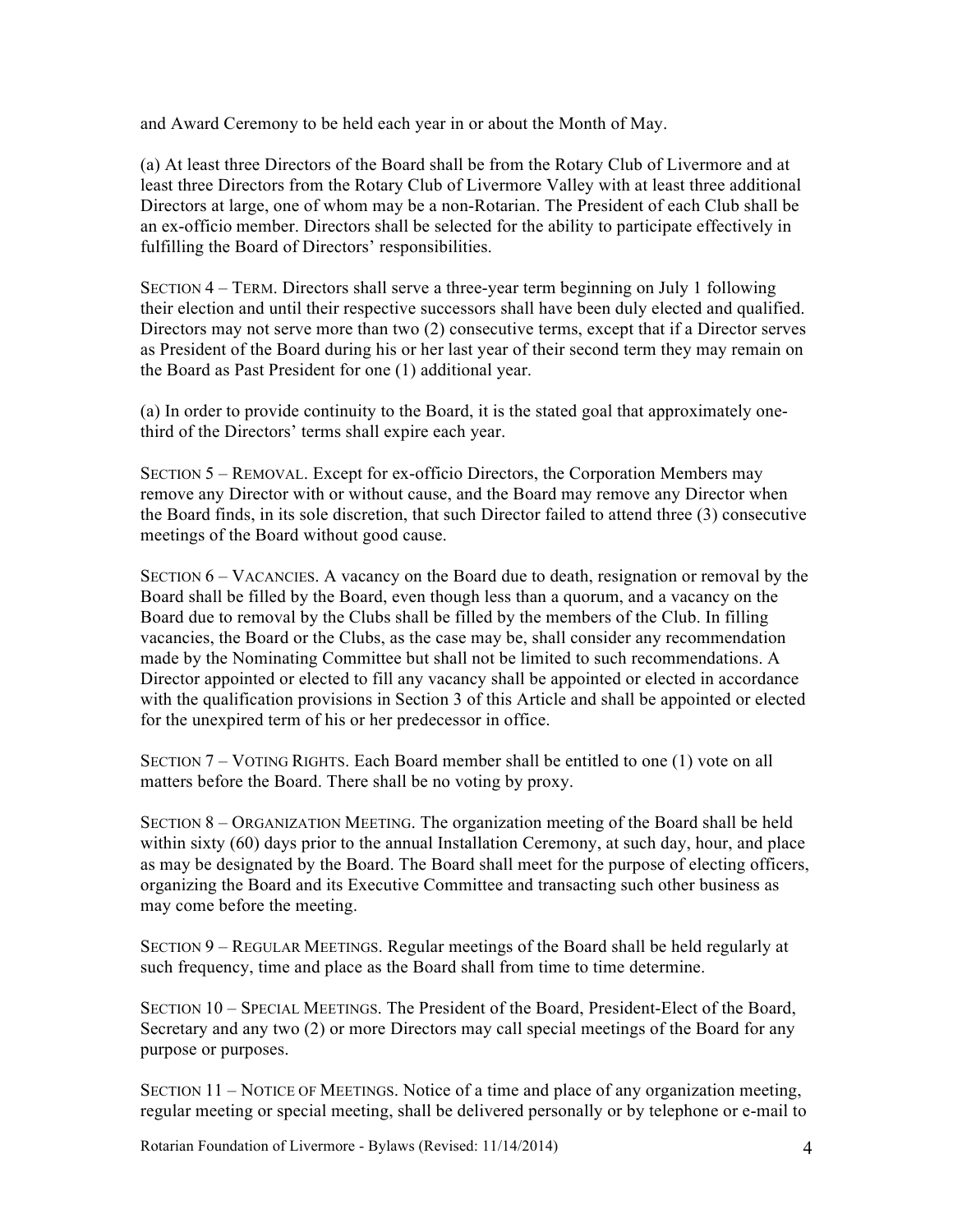each Director at least forty-eight (48) hours prior to the meeting or sent to each Director by first-call mail, charges prepaid, addressed to the Director either at his or her address as it is shown on the records of the Corporation, or, if is not so shown on such records or is not readily ascertainable, to the place at which meetings of the Board are regularly held. Such notice, if mailed, shall be placed in the United States mail at least four (4) days prior to the time of holding the meeting.

SECTION 12 – QUORUM. A majority of the Directors shall constitute a quorum at any meeting of the Board. The act of the majority of the voting power present at any meeting a quorum is present shall be considered the act of the Board.

SECTION 13 – PLACE. The Board shall hold its meetings at the principal office of the Corporation or such other place within the State of California as the President of the Board or the Board members requesting the meeting may designate.

SECTION 14 – VALIDATION OF TRANSACTIONS. The Transactions of the Board at any meeting, however called or noticed, or wherever held, shall be as valid as though had at a meeting duly held after regular call and notice, if a quorum be present and if, either before or after the meeting, each Director entitled to vote at the meeting for that purpose not present signs a written waiver of notice, a consent to the holding of the meeting for that purpose not present signs a written waiver of notice, a consent to the holding of such meeting, or an approval of the minutes thereof. All such waivers, consents or approvals shall be filed with the corporate records and made a part of the minutes of the meeting.

SECTION 15 – ACTION WITHOUT MEETING. Any action required or permitted to be taken by the Board under the provisions of the California Corporations Code, the Articles of Incorporation, or by these Bylaws may be taken without a meeting, and if all members of the Board shall individually or collectively consent in writing to such action. Such written consent or consents shall be filed with the minutes of the proceedings of the Board. Such action by written consent shall have the same voice and effect as a unanimous vote of such Board members. Any certificate or other document filed on behalf of the Corporation relating to any action taken by the Board of Directors without a meeting shall state that the action was taken by unanimous written consent of the Board without a meeting, and that the Bylaws of this Corporation authorize its Directors to so act.

SECTION 16 – QUORUM INITIALLY PRESENT. A meeting at which a quorum is initially present may continue to transact business notwithstanding the withdrawal of Directors, if any action is approved by a least a majority of the required quorum for such meeting, or such greater number as is required by the Articles of Incorporation, these Bylaws, or by law.

SECTION 17 – TELEPHONE MEETINGS. Directors of the Board may participate in a meeting through use of a conference telephone or similar communications equipment, so long as all Directors participating in such meeting can hear one another. Participation in a meeting pursuant to this paragraph constitutes presence in person at such meeting.

#### ARTICLE IV **OFFICERS**

SECTION 1 – OFFICERS. The officers of the Corporation shall consist of a President of the

Rotarian Foundation of Livermore - Bylaws (Revised: 11/14/2014) 5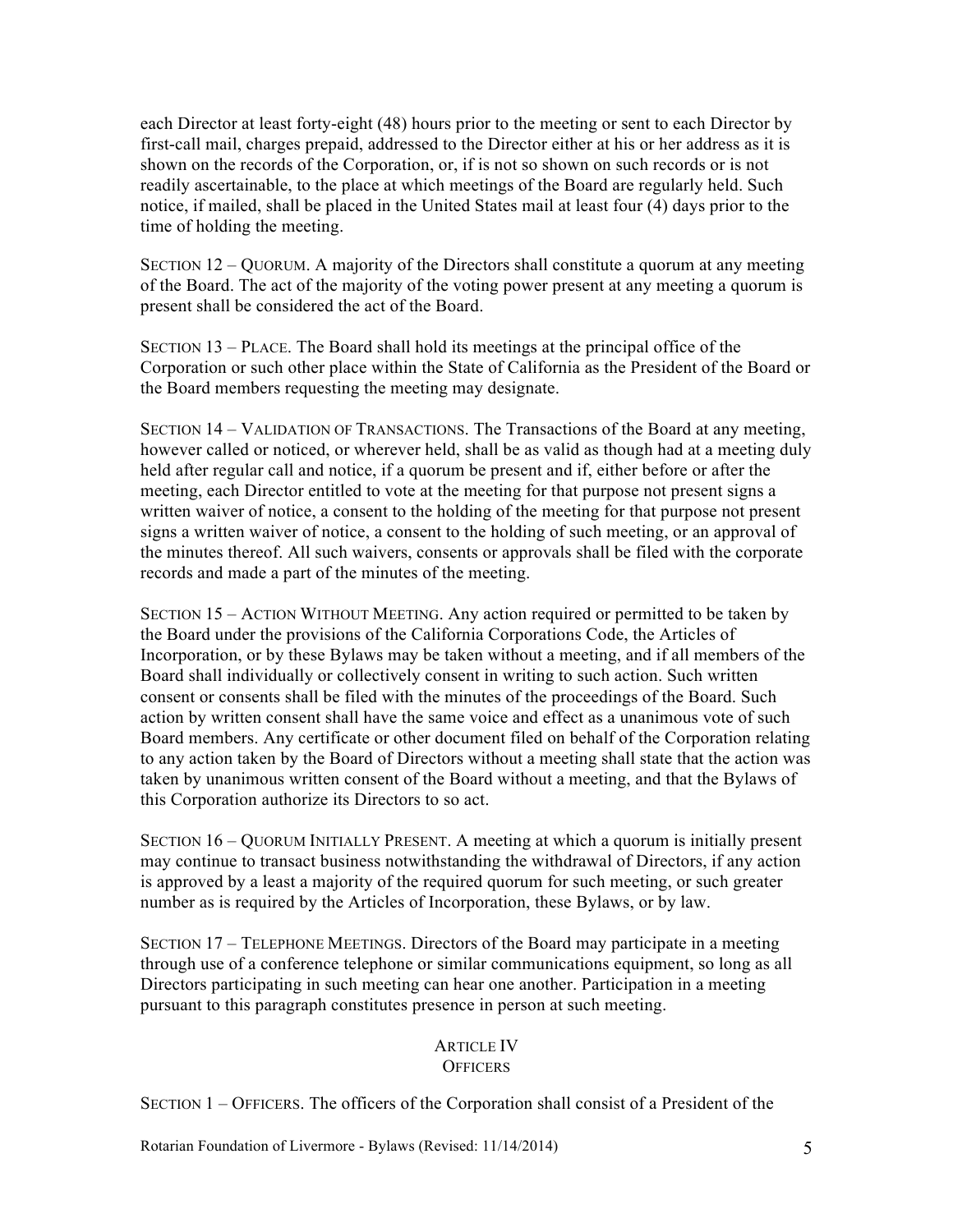Board, a President-Elect of the Board, Secretary and Treasurer, all of whom shall be Directors of the Board. The Board may select such other officers, as it shall deem advisable, each of whom shall hold office for such period and shall have such power and duties as the Board may from time to time authorize. One person may hold two or more offices, except that neither the Secretary nor the Treasurer may serve concurrently as President of the Board.

SECTION 2 – ELECTION, REMOVAL, RESIGNATION. The officers of the Corporation shall be elected annually by the Board at its organization meeting and each shall hold office at the pleasure of the Board and until his or her successor shall be selected and qualified to serve. The removal of any officer by the Board shall be without prejudice to the rights, if any, of such officer under any contract of employment. Any officer may resign at any time by giving written notice to the Board (to be effective upon receipt or such other time specified therein), but without prejudice to the rights, if any, of the Corporation under any contract or employment. The Board's acceptance of such resignation shall be necessary to make it effective only if so specified in such notice. A vacancy in any office because of death, resignation, removal, disqualification or otherwise, may be filled for the unexpired term at any meeting of the Board.

SECTION 3 – PRESIDENT OF THE BOARD. The President of the Board shall preside at all meetings of the Board. The President of the Board shall exercise and perform such other powers and duties as may be prescribed by the Board from time to time (including the power to sign such certificate, contracts, or other instruments of the Corporation as the Board may authorize him or her to sign).

SECTION 4 – PRESIDENT-ELECT OF THE BOARD. In the absence of the President of the Board or in the event of his or her disability, inability, or refusal to act, the President-Elect of the Board shall perform all of the duties of the President of the Board and in so acting shall have all powers of the President of the Board. The President-Elect of the Board shall have such other powers and perform such other duties as may be prescribed from time to time by the Board or by the President of the Board.

SECTION 5 – SECRETARY. The Secretary shall keep or cause to be kept at the principal office or at such place as the Board may order, books of minutes of all meeting of the Board and the Members with the time and pale of holding, whether regular or special ( and if special, how authorized), the notice thereof given, the names of those present, and the proceedings thereof. The Secretary shall give or cause to be given notice of all meetings of the Directors and the Board required by these Bylaws or by law to be given, and the Secretary shall keep the seal of the Corporation in safe custody and shall have such other powers and perform such other duties as may be prescribed by the Board from time to time.

SECTION 6 – TREASURER. The Treasurer shall keep and maintain or cause to be kept and maintained adequate and correct accounts of the properties and business transactions of the Corporation, including accounts of its assets, liabilities, receipts, disbursements, gains and losses. The books of account of the Corporation shall at all times be made available and kept open by the Treasurer for inspection by the Members or any member of the Board. He or she shall have such other powers and perform such other duties, as may be prescribed by the Board from time to time. The Treasurer will notify the Financial Officer when funds are deposited to the Foundation investment account.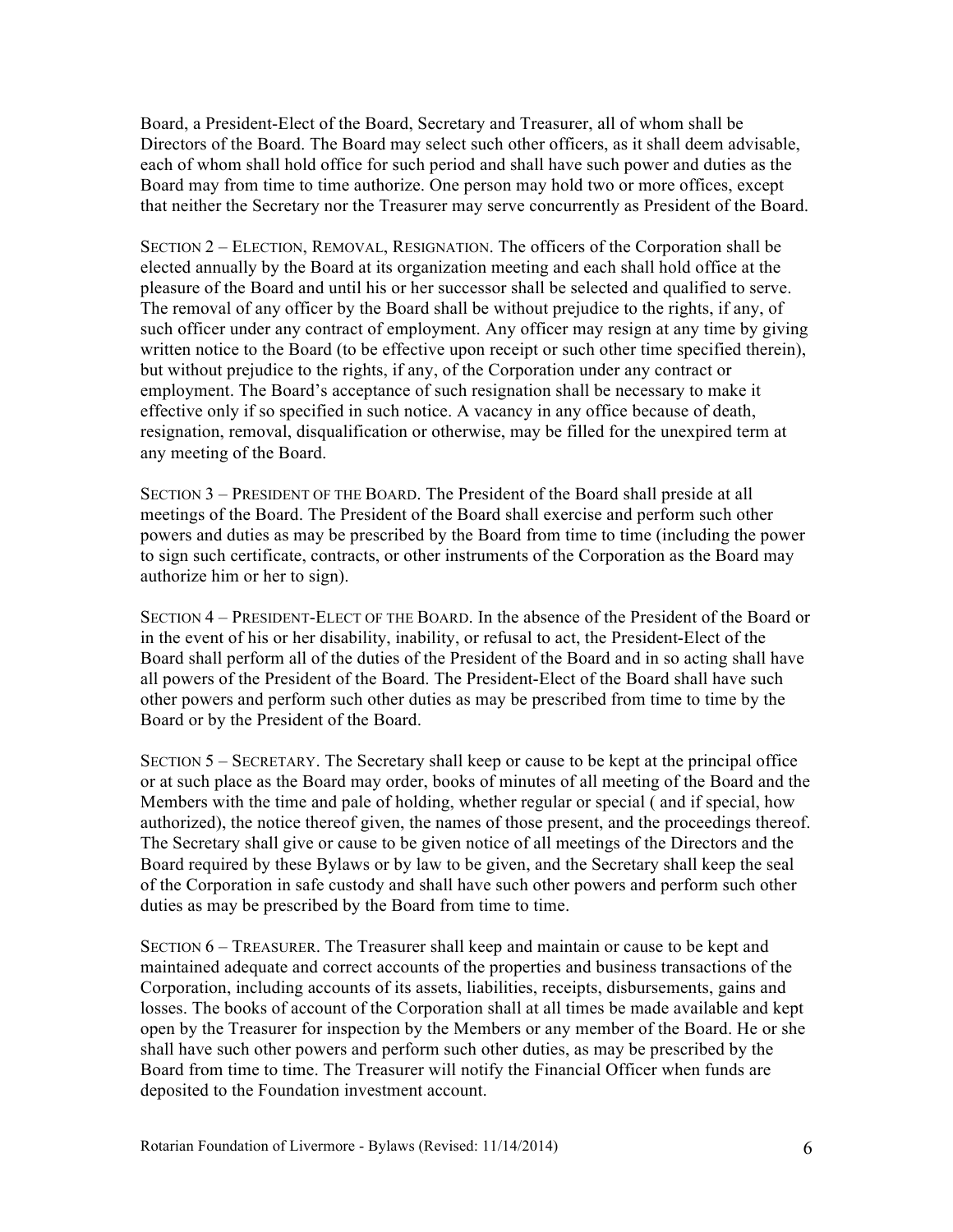## ARTICLE V **COMMITTEES**

SECTION 1 – COMMITTEES GENERALLY. Committees of the Board shall be standing or special. Each committee shall exercise such power and carry out such functions as are designated by these Bylaws or as delegated by the Board from time to time. Except as hereinafter described, such committees shall be advisory only and subject to the control of the Board.

SECTION 2 – STANDING COMMITTEES. There shall be such standing committees as the Board may authorize from time to time. Each such committee shall stand discharged when a new committee is appointed for the same task. The current standing committees are: Nominating, Executive, Finance, Communications, and Funds Development.

SECTION 3 – SPECIAL COMMITTEES. Special committees may be appointed by the President with the approval of the Board for such special tasks as circumstances warrant. A special committee shall limit its activities to the accomplishments of the task for which it is appointed and shall have no power to act except as is specifically conferred by action of the Board. Upon completion of the task for which appointed, such special committee shall stand discharged.

SECTION 4 – NOMINATING COMMITTEE. The Board shall select a Nominating Committee consisting of three (3) members with at least one Committee Member from each of the Clubs. The committee shall select a chairman and secretary and shall compile a list of candidates qualified pursuant to Article III, Section 3 of these Bylaws. The Nominating Committee shall recommend to the Members of each Club, candidates from their respective Clubs for election to the Board of Directors; however, nothing contained in these Bylaws shall be construed to limit the persons whom the Members may elect to the Board to only those persons whom the Nominating Committee may so recommend. The Nominating Committee shall provide its recommendations to the Clubs no later than May 1. Thereafter, each Club shall vote on their respective candidates. Newly appointed Directors will then be presented jointly to both Clubs at the Annual Rotarian Foundation of Livermore Installation and Awards Ceremony to be held each year in or about the Month of May.

SECTION 5 – EXECUTIVE COMMITTEE. There shall be an Executive Committee consisting of the President of the Board, as Chairman, the President-Elect of the Board, the Secretary, the Treasurer, the Past President of the Board and any additional members (all of whom must be Board Members) whom the President shall appoint with approval of the Board. The Executive Committee shall have the power to act with regard to all regular business of the Corporation during the periods between meeting of the Board, subject to any prior limitation imposed by the Board and any limitation provided by law, provided however, that the Executive Committee may only expend the Corporation's funds in accordance with previously adopted policies of the Board. Minutes of the Executive Committee meetings shall be subject to approval at the next regular Board meeting.

SECTION 6 – FINANCE COMMITTEE. The Board shall select a Finance Committee chaired by the Financial Officer and consisting of the Financial Officer and at least one Board member from each of the clubs. The committee will monitor the Foundation's investments and report to the Board on a quarterly basis.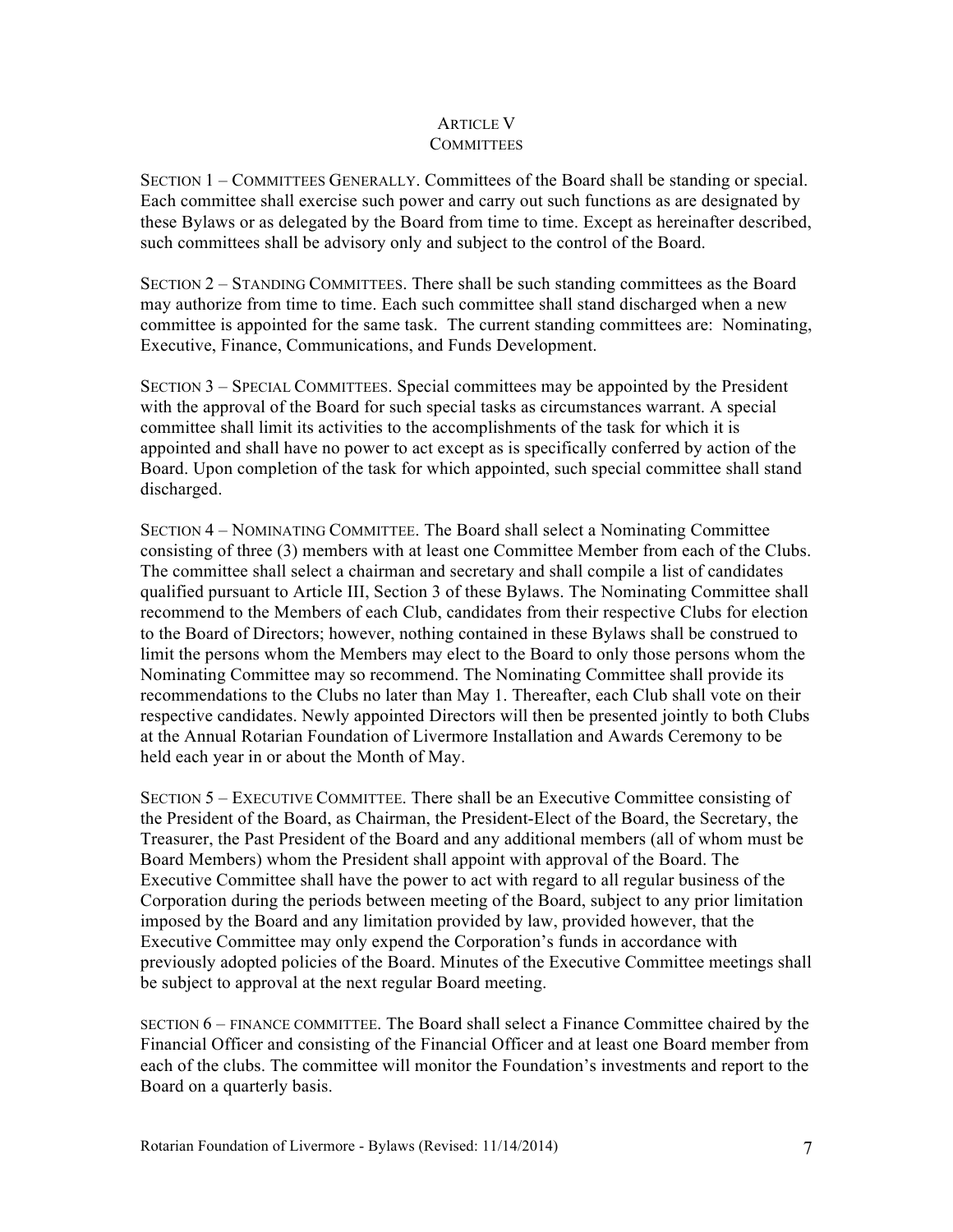SECTION 7 – COMMUNICATIONS COMMITTEE. The communications committee will be chaired by a member of the Board of the Livermore Rotarian Foundation appointed by the President of the Board of the Livermore Rotarian Foundation with the consent of the Board. Members of the committee will be recruited by the chairperson and committee members will be appointed from among the membership of both clubs and approved by the Foundation Board. The committee is charged with facilitating communication between the Foundation and the Clubs, publicizing the work of the Foundation, and publicizing events of the Foundation. All projects undertaken by this committee are subject to prior Board approval.

SECTION 8 – FUND DEVELOPMENT COMMITTEE. The fund development committee will be chaired by a member of the Board of the Livermore Rotarian Foundation appointed by the President of the Board of the Livermore Rotarian Foundation with the consent of the Board. Members of the committee will be recruited by the chairperson and committee members will be appointed from among the membership of both clubs and approved by the Foundation Board. The committee is charged with developing outreach to community and corporate donors to support Rotarian Foundation identified projects, promoting a donor bequest program, tracking donations and maintaining a donor database. All projects undertaken by this committee are subject to prior Board approval.

SECTION 9 – MEETING, APPOINTMENT. The members of each committee and the chairman thereof, except as herein otherwise provided, shall be appointed annually by the President of the Board subject to the approval by the Board. The chairmen of all standing committees shall be a member of the Board.

SECTION 10 – QUORUM MEETINGS. A majority of the members of the committee shall constitute a quorum at any meeting of that committee. Each committee shall meet as often as is necessary to perform its duties.

SECTION 11 – VACANCIES. Vacancies in any committee shall be filled for the unexpired portion of the term in the same manner as provided in the case of original appointment.

## ARTICLE VI GENERAL PROVISIONS

SECTION 1 – OFFICES. This Corporation shall have and continuously maintain a registered office in the County of Alameda, State of California, and may have other offices within the state of California as the Board may from time to time determine.

SECTION 2 – COMPENSATION OF BOARD MEMBERS AND OFFICERS. The Members of the Board and the officers named in Article IV of these Bylaws shall receive no compensation as such, provided however that they may be reimbursed from time to time for all authorized expenses incurred by them on behalf of this Corporation.

SECTION 3 – SELF-DEALING. In the exercise of voting rights by members of the Board, no individual shall vote on any issue, motion, or resolution which directly or indirectly inures to his or her benefit financially, except that such individual may be counted in order to qualify for a quorum and, except as the Board may otherwise direct, may participate in the discussion of such an issue, motion, or resolution if he or she first disclosed the nature of his or her interest.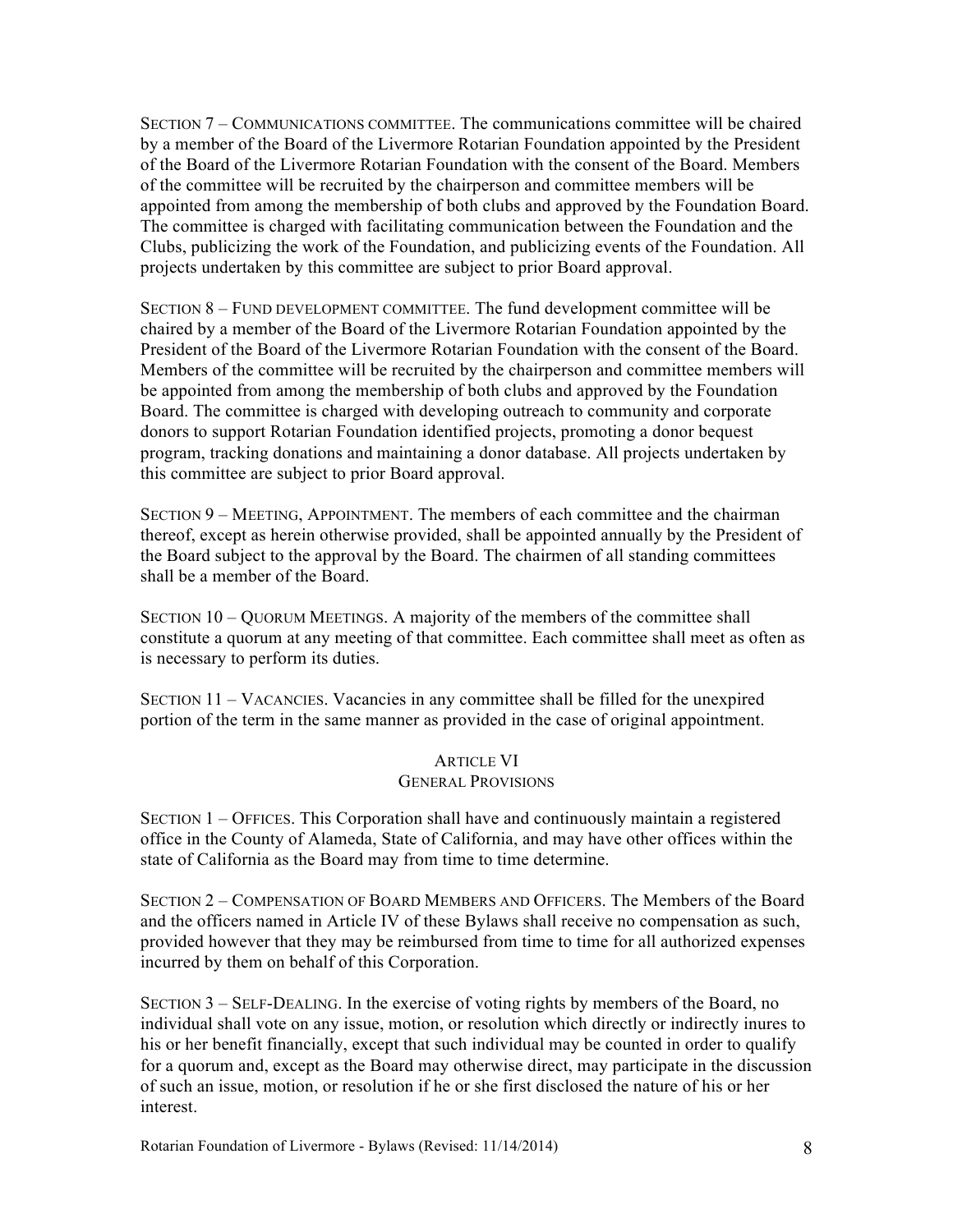SECTION 4 – INDEMNIFICATION. This Corporation shall indemnify any Board member, officer, employee or agent of the Corporation for liability incurred by such person in the exercise of his or her duties with respect to this Corporation pursuant to Section 5238 of the California Code, or any successor statute.

SECTION 5 – FISCAL YEAR. Effective January 1, 2009, the fiscal year of this Corporation shall be the twelve calendar month period commencing January 1, of each year.

SECTION 6 – FINANCE, BUDGET. Prior to the conclusion of any fiscal year, the Board shall adopt a budget for the next succeeding fiscal year in accordance with the provisions hereof. The Treasurer shall prepare proposed budgets for the consideration of the Board at such times as the Board shall direct, but in the absence of such direction, not later than the time of the last regular meeting of the Board in any fiscal year. In so preparing and adopting any budget for any fiscal year, and in furtherance of the Corporation's purposes as set forth in its Articles of Incorporation, the Board and the Treasurer shall solicit and duly consider requests from the Clubs for distribution of money and property to it for use in carrying out its activities, or any related charitable or scientific activities. Any such requests from the Clubs which may be received by the Treasurer shall be transmitted to the Board, whether or not incorporated in any proposed budgets submitted to the Board.

SECTION 7 – ANNUAL STATEMENT OF GOALS, OBJECTIVES. Prior to the conclusion of any fiscal year, the Board shall review the activities and accomplishments of this Corporation and, in view thereof and the purposes of this Corporation as set forth in its Articles of Incorporation and subject to the approval of its Members, adopt a statement of goals and objectives for this Corporation for the next succeeding fiscal year.

SECTION 8 – HONORARY TRUSTEE. The Board, in its sole discretion, but subject to the terms hereof, may appoint one or more Honorary Trustees who shall serve in an n advisory capacity to the Board and the officers of this Corporation, as the Board shall direct. Honorary Trustees may also serve as members of any advisory committee to the Board. The Board may elect and appoint Honorary Trustees at its organization meeting or any other meeting for which the appointment of Honorary Trustees has been duly noticed. The Nominating Committee may nominate person for the position of Honorary Trustee; however, nothing, contained herein shall be construed so as to prevent the Board from considering any person for the position of Honorary Trustee on its own initiative. The Board shall specify the term of each Honorary Trustee appointed by the Board at the time of appointment. The number of persons holding the position of Honorary Trustee at any one time shall not exceed fifty (50).

## ARTICLE VII

## **AMENDMENTS**

These Bylaws may be amended or repealed, as new Bylaws may be adopted, by a two-thirds majority vote of the entire Board at any meeting duly and regularly called at which a quorum is present, subject to the approval thereof by the Clubs. The Articles of Incorporation of this Corporation may be amended by the Board and Clubs as provided above. The notice required by Article III, Section 11, regarding any meeting of the Board, and by Article II, Section 6, regarding any meeting of the Clubs, at which proposed amendments to these Bylaws or to the Articles of Incorporation are to be considered, shall include notice of the proposed amendments.